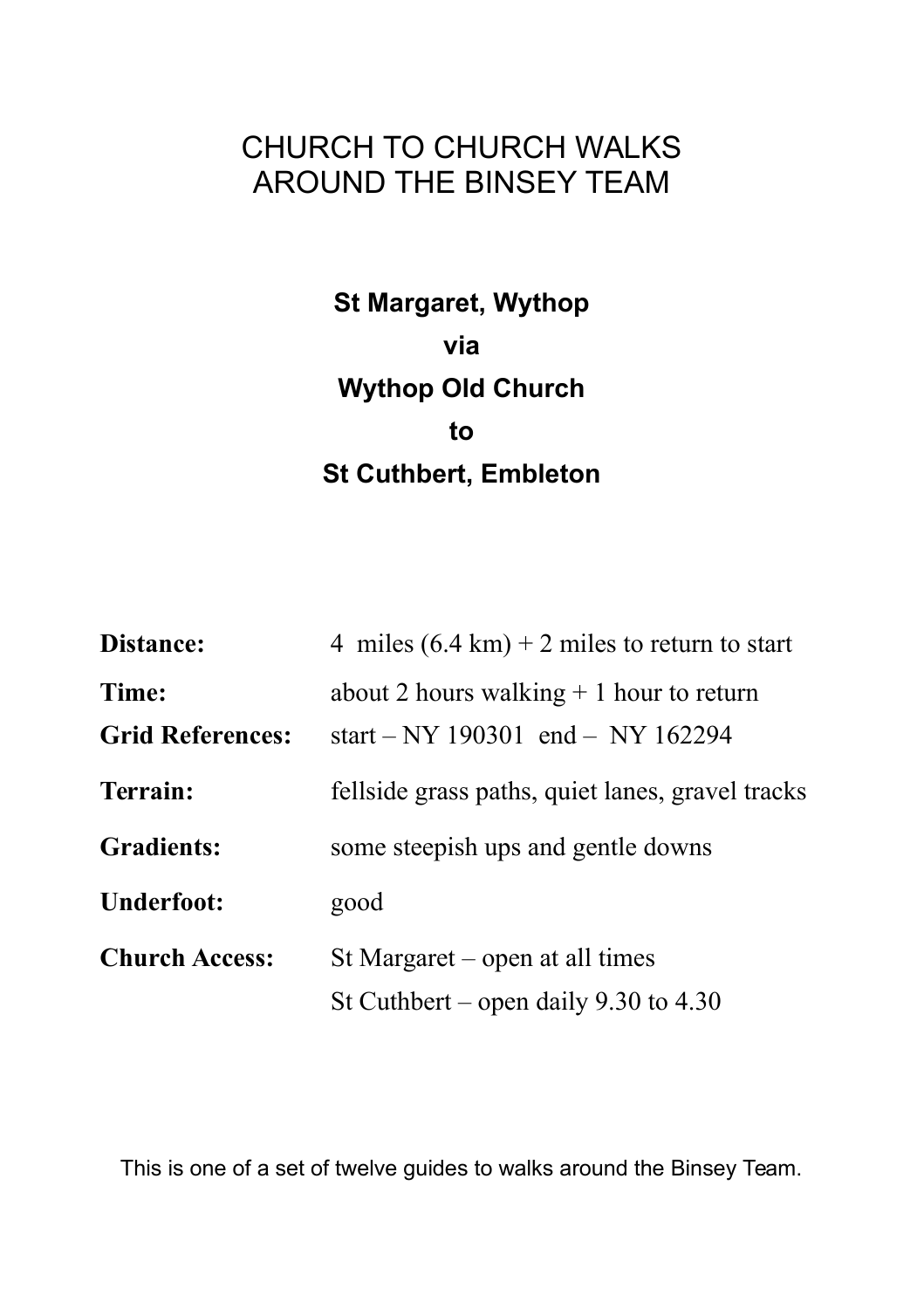*ROUTE DESCRIPTION: Italics are used for descriptions of scenery and points of interest which are not essential to route finding.*

## St Margaret's Church to Wythop Old Church – 1½ miles

Emerging from the church porch, turn right along the gravel path in front of the building and at its east end bear right up the grass slope to a metal gate on the left. Through the gate take the grass path sloping up through bracken to a bench. *Here take a few moments to absorb the view right to Bassenthwaite Lake and Binsey, and ahead across the Vale of Embleton.* Turn right and go up the path, through a gap in a wall, and then bear right on a terrace path.

Follow the path as it curves left and comes alongside a wall on your right. The path to the summit of Sale Fell turns off to the left, but for today's walk continue ahead beside the wall. When the path starts to go steeply downhill, bear off to the left on a gently descending path. Follow this terrace path, *enjoying the peace of the delightfully secret Wythop Valley.*

At Kelswick, a farm screened by trees, join the tarmac access drive and turn left. When the entrance to the farmyard is on your right and a seat in front of you, turn right, signposted "Public Bridleway Beck Wythop 2 miles". Go through a gate and follow the grass terrace path with fence on your left. Where the oak trees begin you will arrive at Wythop Old Church.

### Wythop Old Church to Wythop Mill – 1 mile

Retrace your steps to Kelswick, join the tarmac driveway and follow it down the valley. Go through a gate into a wooded area with a parking place on the right and Wythop Beck on the left. Where the farm road joins the public road, go straight on, keeping the beck on your left and with Fisher Wood (mature oaks) on your right. After a little less than half a mile, turn left at a road junction, signposted "Lorton 4, Cockermouth 4½", crossing Wythop Beck. *As you go over the bridge, notice the remains of the mill leat down on the right.*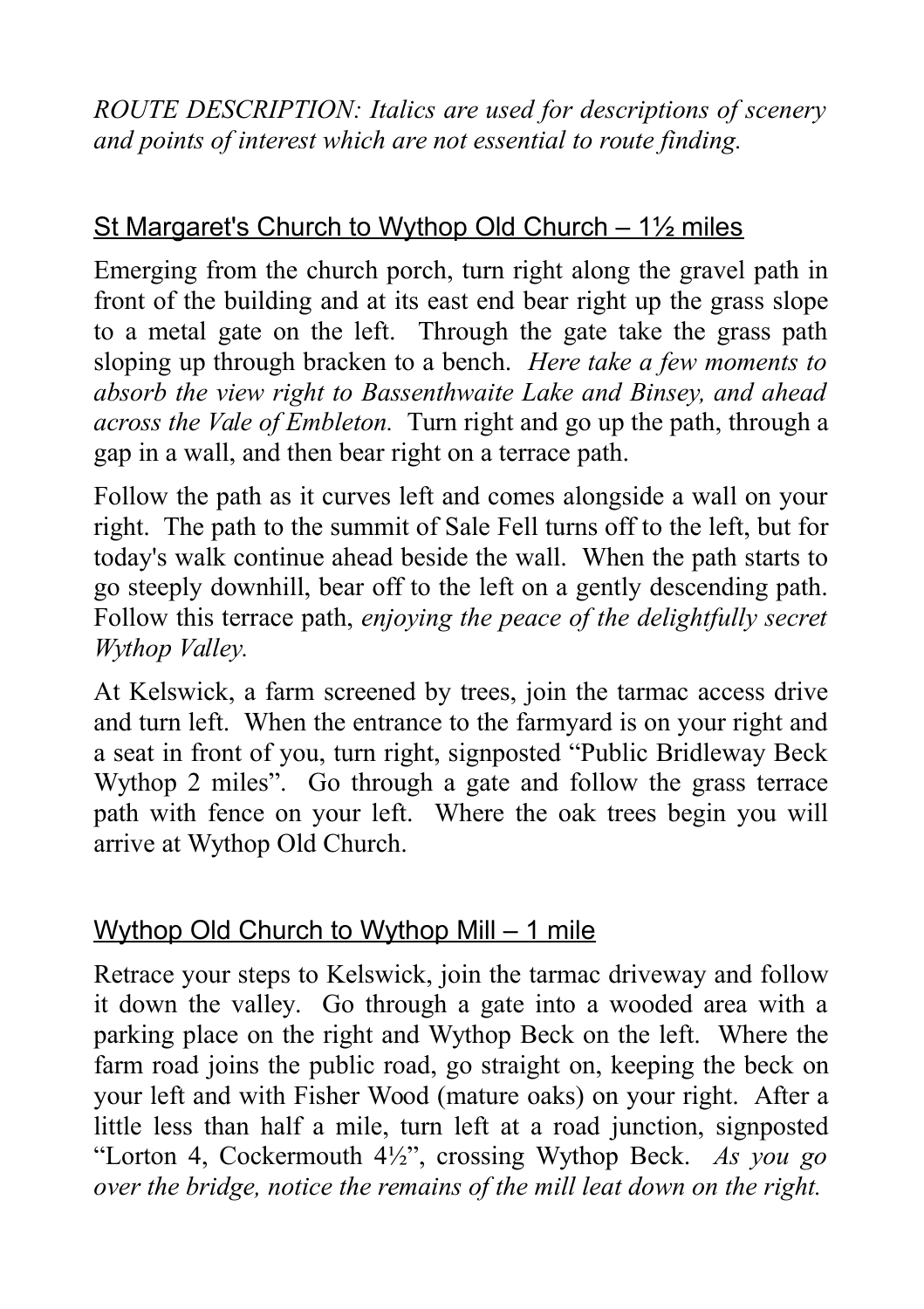## Wythop Mill to St Cuthbert's Church – 1<sup>1/2</sup> miles

Follow the road round right and left bends and up a steep hill. Ignore a turning going back on the left to the Old School, but about 100 metres further on turn left onto a gravel track signposted "Public Bridleway High Side ⅔ mile". Follow this track climbing uphill for about ½ mile (it will seem longer). *When the views open up, take a breather and see if you can spot Cockermouth's two churches – Christchurch with a tower, All Saints with a spire – and, nearer at hand, your destination in the valley. If it is clear you will also see Scotland, and the sea at Workington.*

Continue down the track to Highside Farm. In front of the farm buildings take the "Public Footpath St Cuthbert's Church ½ m", turning right through a gate bearing the sign "Private Road Footpath Only Authorised Vehicles Only". Follow the tarmac farm road straight ahead with farm buildings on your left and the farmhouse up on your right. Continue downhill on the tarmac track. *On the left notice a pond damned at one end and former mill leat, leading from it.* Pass between Beckhouse Mill on your left and Ruddwent, a large house on your right. Ignore a turning to Laurel Bank on the left and continue downhill. At a junction of footpaths, take the left hand one, signposted "Public Footpath St Cuthbert's Church ¼ m". Pass Beckhouse Cottage on your right, ignore a footpath to Jenkin on the left, and pass a house on the left. At the next property, turn right in front of the house (Brook House with adjoining barn conversion called The Lazy Fish) and bear left on a gravel track. Follow this down to the road where you will find St Cuthbert's Church opposite.

#### To return to St Margaret's Church, Wythop – 2 miles

Go east along the road for about  $1\frac{1}{4}$  miles. Ignore the turning on the right to the Old School and descend to cross Wythop Beck at Wythop Mill. The crossroads is so shaped that "go straight on" is hardly the appropriate instruction, so I'll say "go neither right nor left but half left". Carry on for a further  $\frac{3}{4}$  mile to reach St Margaret's Church.